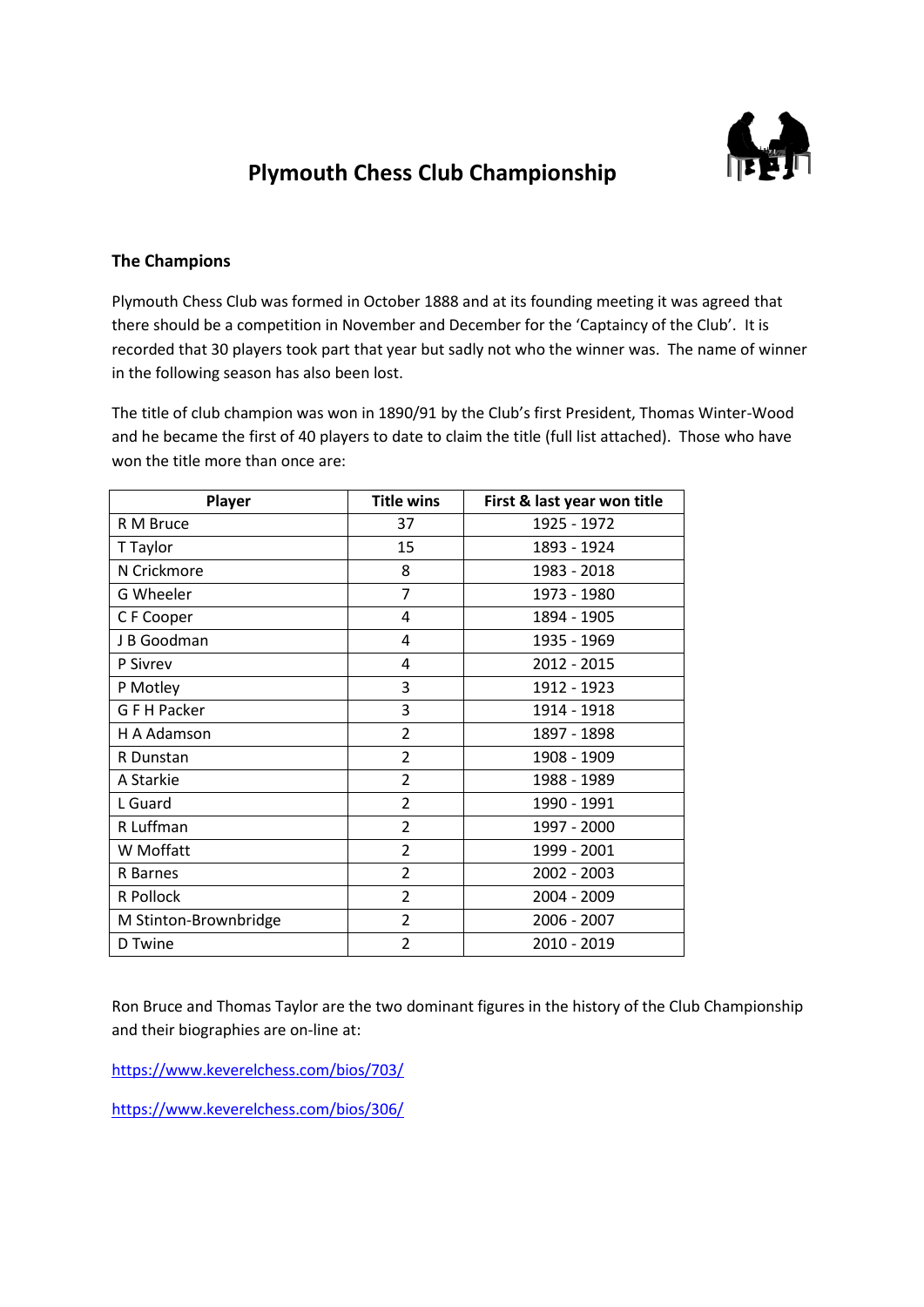#### **Competition format**

The first tournament was referred to as a 'places' tournament. A handicapping committee assessed the strength of the players in the new club and put them into three sections. The winner (presumably of the top group) became Captain of the Club. Between 1902 and 1907 it appears the club experimented with a system of playing at odds. Quiet how that worked I am not sure but in 1907 it reverted back to the three sections format. In 1912 it was decided that the top three players (presumably from the top group) played off to become Club Champion. Again it's not clear how long this change lasted but the system of promotion and relegation between 'leagues' was introduced in 1933/34. This has continued to this day except for a brief but doomed experiment in the 1988/89 and 1989/90 seasons when the championship was run as a Swiss competition.

#### **Championship Trophies**

The original Championship Trophy was a Silver Rook donated in 1891 by the Club President's eldest son Edward J. Winter-Wood and as mentioned above, the trophy was won that season by Thomas Winter-Wood (Dad!). As well as the trophy there appears to have been a generous prize list that year. 1st prize was 'a painting executed and presented by Carslake Winter-Wood' (another son!), 2<sup>nd</sup> to  $4<sup>th</sup>$  places received cash prizes whilst  $5<sup>th</sup>$  place received a copy of the book 'Chess exemplified'.

In 1901 after he had won the championship for three years in succession, the trophy was awarded permanently to Thomas Taylor. However in 1947 Taylor's niece, Mrs Paul, gave the trophy back to the club and from 1948 until quite recently it was awarded to the winner of the club's third level league.

A replacement championship trophy was donated by Carslake Winter-Wood which went to winners from 1902 to 1930. In October 1930, Mr S Ward who had been one of the club's founding members presented a Cup to the club in memory of his son and the Ward Cup immediately became the championship trophy.

Thirty seven times Club Champion Rob Bruce died in 1991 and in the 1992/93 season the club purchased a Challenge Cup with a silver plinth band engraved 'The Ron Bruce Trophy'. This became the trophy awarded to the club champion and the Ward Cup became the trophy for the second level league. Neil Crickmore became the first winner of this new trophy in the summer before he left Plymouth to go the university.

Martin Quinn

June 2019

**Note:** There are some places where the records are unclear and there are also a few discrepancies between the documents I have and names engraved on the championship cup. I will not bore readers with details of these. I have used my judgement to present was seems most likely to be the accurate record. I am happy to receive corrections.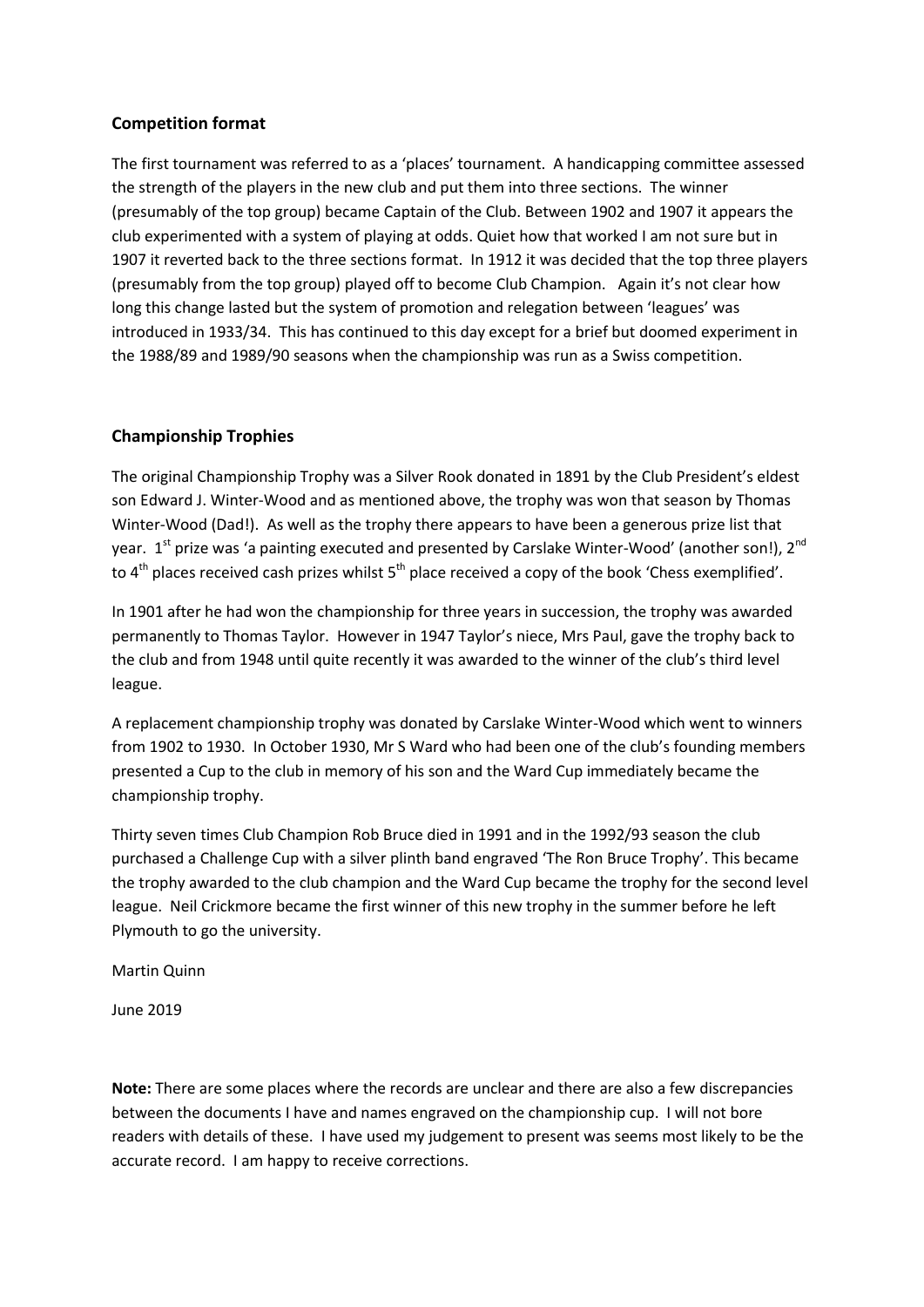



**Ron Bruce – 37 Club champion titles Thomas Taylor – 15 Club champion titles**

![](_page_2_Picture_4.jpeg)

**The Ward Cup – Club Championship Trophy 1931 to 1992**

![](_page_2_Picture_6.jpeg)

**The Ron Bruce Cup – Club Championship Trophy 1993 to present**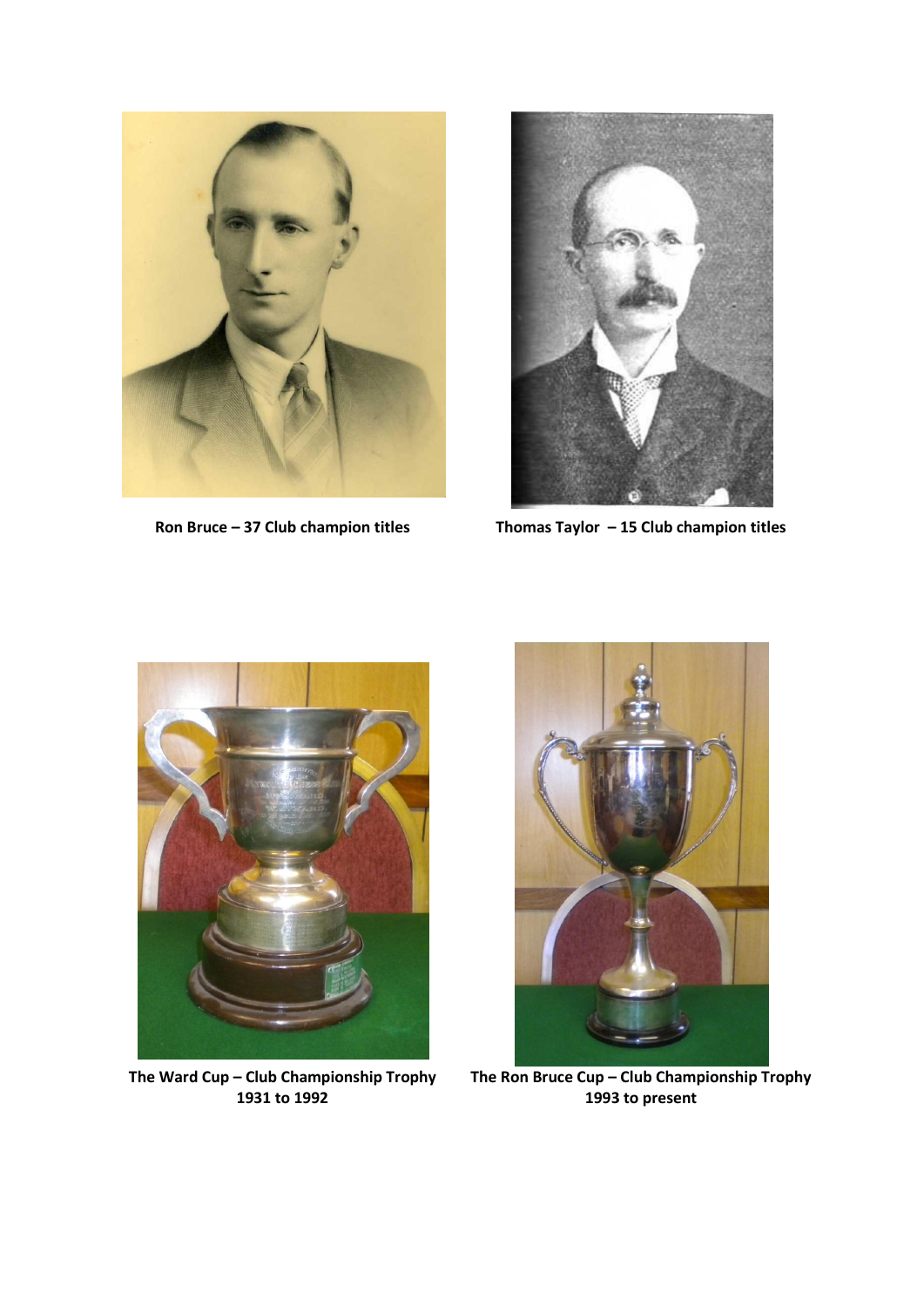## **Club Champions**

| Year of title | <b>Club Champion</b>      | Year of title | <b>Club Champion</b>                   | Year of title | <b>Club Champion</b>     |
|---------------|---------------------------|---------------|----------------------------------------|---------------|--------------------------|
| 1891          | T J Winter-Wood           | 1935          | J B Goodman                            | 1979          | G Wheeler                |
| 1892          | T G Pearse                | 1936          | J B Goodman                            | 1980          | G Wheeler                |
| 1893          | T Taylor                  | 1937          | R M Bruce                              | 1981          | S Dilleigh               |
| 1894          | C F Cooper                | 1938          | R M Bruce                              | 1982          | R Evans                  |
| 1895          | C F Cooper                | 1939          | R M Bruce                              | 1983          | N Crickmore <sup>5</sup> |
| 1896          | T Taylor                  | 1940          | R M Bruce                              | 1984          | N Crickmore              |
| 1897          | H A Adamson               | 1941          | No Championship played                 | 1985          | R M Bruce                |
| 1898          | H A Adamson               | 1942          | No Championship played                 | 1986          | S Scarboro               |
| 1899          | T Taylor                  | 1943          | No Championship played                 | 1987          | J Anson <sup>6</sup>     |
| 1900          | T Taylor                  | 1944          | No Championship played                 | 1988          | N Crickmore & A Starkie  |
| 1901          | T Taylor                  | 1945          | R M Bruce                              | 1989          | A Starkie                |
| 1902          | T Taylor                  | 1946          | R M Bruce                              | 1990          | L Guard                  |
| 1903          | T Taylor                  | 1947          | R M Bruce                              | 1991          | L Guard                  |
| 1904          | C F Cooper                | 1948          | R M Bruce                              | 1992          | N Crickmore              |
| 1905          | C F Cooper                | 1949          | R M Bruce                              | 1993          | N Crickmore              |
| 1906          | T Taylor                  | 1950          | R M Bruce                              | 1994          | D Jackson                |
| 1907          | N A Prettejohn            | 1951          | J B Goodman                            | 1995          | S Greely                 |
| 1908          | R Dunstan                 | 1952          | R M Bruce                              | 1996          | P Pelton                 |
| 1909          | R Dunstan                 | 1953          | R M Bruce                              | 1997          | R Luffman                |
| 1910          | T Taylor                  | 1954          | R M Bruce                              | 1998          | A Wright                 |
| 1911          | T Taylor                  | 1955          | R M Bruce                              | 1999          | K Willcocks & W Moffatt  |
| 1912          | P Motley                  | 1956          | R M Bruce & Mrs R M Bruce <sup>3</sup> | 2000          | R Luffman                |
| 1913          | P Motley                  | 1957          | R M Bruce                              | 2001          | W Moffatt                |
| 1914          | G F H Packer <sup>1</sup> | 1958          | R M Bruce                              | 2002          | R Barnes                 |
| 1915          | G F H Packer              | 1959          | R M Bruce                              | 2003          | R Barnes                 |
| 1916          | T Taylor                  | 1960          | R M Bruce                              | 2004          | R Pollock                |
| 1917          | T Taylor                  | 1961          | R M Bruce                              | 2005          | <b>G</b> Fowles          |
| 1918          | G F H Packer              | 1962          | R M Bruce                              | 2006          | M Stinton-Brownbridge    |
| 1919          | T Taylor                  | 1963          | H R Pearce                             | 2007          | M Stinton-Brownbridge    |
| 1920          | T Taylor                  | 1964          | R M Bruce                              | 2008          | N Crickmore              |
| 1921          | T Taylor                  | 1965          | R M Bruce                              | 2009          | R Pollock                |
| 1922          | T Taylor                  | 1966          | R M Bruce                              | 2010          | D Twine                  |
| 1923          | P Motley                  | 1967          | R M Bruce                              | 2011          | P Medina                 |
| 1924          | T Taylor                  | 1968          | R M Bruce                              | 2012          | P Sivrev                 |
| 1925          | R M Bruce                 | 1969          | J B Goodman                            | 2013          | P Sivrev                 |
| 1926          | R Roper                   | 1970          | S J Hutchings <sup>4</sup>             | 2014          | P Sivrev                 |
| 1927          | W Kent                    | 1971          | R M Bruce                              | 2015          | P Sivrev                 |
| 1928          | R M Bruce                 | 1972          | R M Bruce                              | 2016          | J Stephens               |
| 1929          | R M Bruce                 | 1973          | G Wheeler                              | 2017          | N Crickmore              |
| 1930          | R M Bruce                 | 1974          | G Wheeler                              | 2018          | N Crickmore              |
| 1931          | R M Bruce                 | 1975          | G Wheeler                              | 2019          | D Twine                  |
| 1932          | R M Bruce                 | 1976          | G Wheeler                              |               |                          |
| 1933          | R M Bruce                 | 1977          | G Wheeler                              |               |                          |
| 1934          | R M Bruce                 | 1978          | S Arnold                               |               |                          |
| 1935          | J B Goodman <sup>2</sup>  | 1979          | G Wheeler                              |               |                          |

**See notes next page**